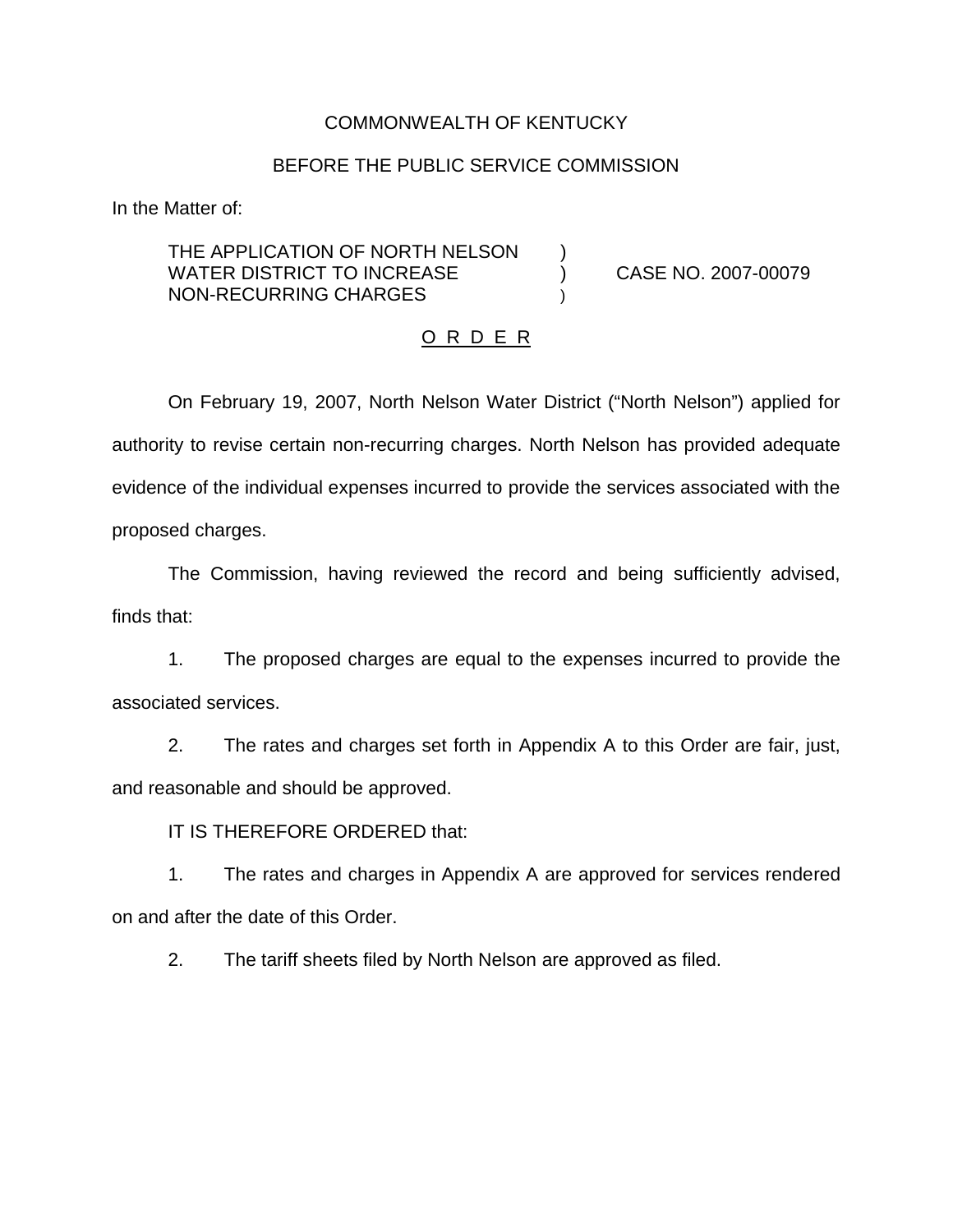Done at Frankfort, Kentucky, this 4<sup>th</sup> day of April, 2007.

By the Commission

ATTEST:

**Executive Director** 

Case No. 2007-00079